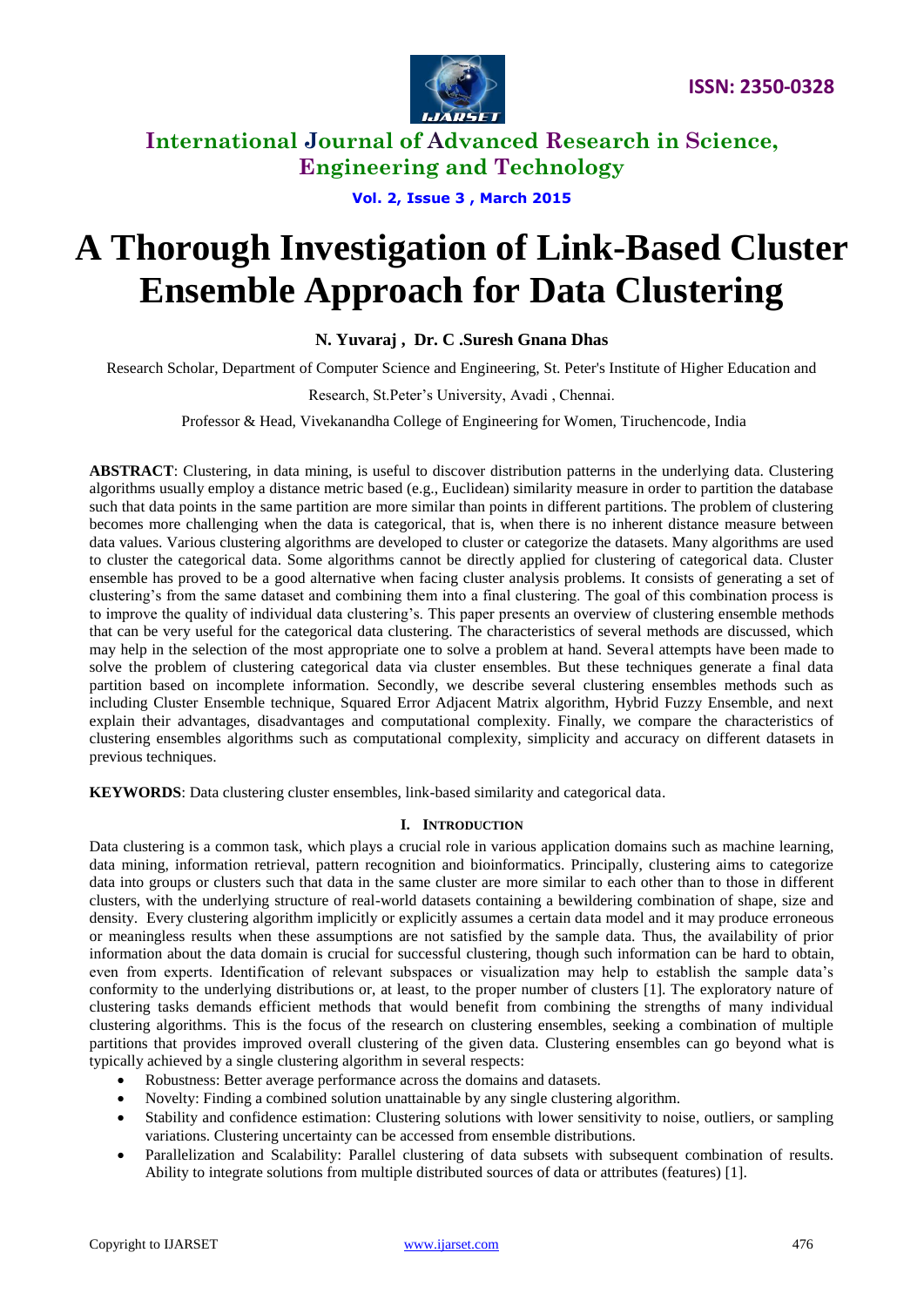

### **Vol. 2, Issue 3 , March 2015**

Recently, the cluster ensemble approach has emerged as an effective solution that is able to overcome these problems. Cluster ensemble methods combine multiple clustering of the same dataset to yield a single overall clustering. It has been found that such a practice can improve robustness, as well as the quality of clustering results. Thus, the main objective of cluster ensembles is to combine different decisions of various clustering algorithms in such a way to achieve the accuracy superior to those of individual clustering. Examples of well- known ensemble methods are: (i) the feature-based approach that transforms the problem of cluster ensembles to clustering categorical data, i.e., cluster labels [2], (ii) graph-based algorithms that employ a graph partitioning methodology [3-4] .Despite notable success, these methods generate the final data partition based on incomplete information of a cluster ensemble. The underlying ensemble-information matrix presents only cluster-data point relationships while completely ignores those among clusters.

Link-based approach to refining the aforementioned matrix, giving substantially less unknown entries. A link-based similarity measure [5] is exploited to estimate unknown values from a link network of clusters. This research uniquely bridges the gap between the task of data clustering and that of link analysis. It also enhances the capability of ensemble methodology for categorical data, which has not received much attention in the literature. In this work, we study different existing cluster ensemble methods for categorical data clustering and briefly discuss among the advantages and disadvantages to enhance the results of categorical data.

#### A. **SURVEY OF LINK BASED CLUSTERING ENSEMBLE METHODS**

Clustering analysis has been widely applied in many real world application domains such as data compression, data mining and pattern recognition. However, it is in fact an ill posed combinatory optimization problem and no single clustering algorithm is able to achieve satisfactory clustering solutions for all types of data sets. Numbers of clustering algorithms exist so far and some of them often produce contradictory clustering solutions. Cluster ensembles are supposed to be a robust and most perfect alternative to single clustering runs. It also provides for a visualization tool to examine cluster number, membership, and boundaries. In this sense ensemble clustering is a potential approach to generate more accurate clusters than might be possible using an individual clustering approach [6]. It generally involves two major tasks as Generation step in which generating several clustering solutions by applying clustering algorithm are done and the Consensus step through which final cluster partition is produced.

Knowledge based Cluster Ensemble technique [2] mainly integrates the prior knowledge of the information in the dataset into the cluster ensemble process. In particular the prior knowledge about the data is illustrated in the Pair wise constrains in which it helps in enhancing the quality and the accuracy of the clustering results. Hence this KCE method achieves the best performance in majority of the cancer datasets, along with the Novertis multi-tissue dataset, SRBCT dataset and St. Jude dataset. Other types of categorical dataset are support in this work.

A Weighted cluster is a subset of data points together with a vector of weights such that the points in the cluster are close to each other. In this ensemble method [7] Locally Adaptive Clustering algorithm was used and it discovers clusters in subspaces spanned by different combinations of dimensions through local weightings of features. The major benefit of this Locally Adaptive clustering was that it avoids the risk of loss of information encountered in global dimensionality reduction techniques. Weighted Similarity Partitioning Algorithm [7] in which it assigns only low similarity values to both pairs of a data set, higher similarity values also important for clustering data, it is not considered in this work .

Many clustering algorithms work efficient either on pure numeric data or on pure categorical data, most of them perform poorly on mixed categorical and numerical data types. The clustering of mixed numeric and categorical data set is a challenging task. The scalability and memory constraint is a problem in clustering the large data sets. The clustering algorithm based on similarity weight and filter method paradigm [8] that works well for data with mixed numeric and categorical features. The incremental clustering algorithm is used to cluster the categorical data. The incremental algorithm is more dynamic than other clustering algorithm. The algorithm uses works efficiently even if the boundaries of clusters are irregular. The advantage is that we mix the different clustering datasets with different algorithms.

How to combine the multiple data partitions to get a consistent partition for a given data set using the information obtained in the different clustering results. This Squared Error Adjacent Matrix algorithm [9-10] is mainly based upon the similarity matrix which is defined as the co-association matrix. It has the high potential of finding the final data partition without predefining the number of clusters or any value of the thresholds when similarity matrix is given. The value of the similarity is assumed then the formation of cluster also less since assuming similarity values is not appropriate to all dataset.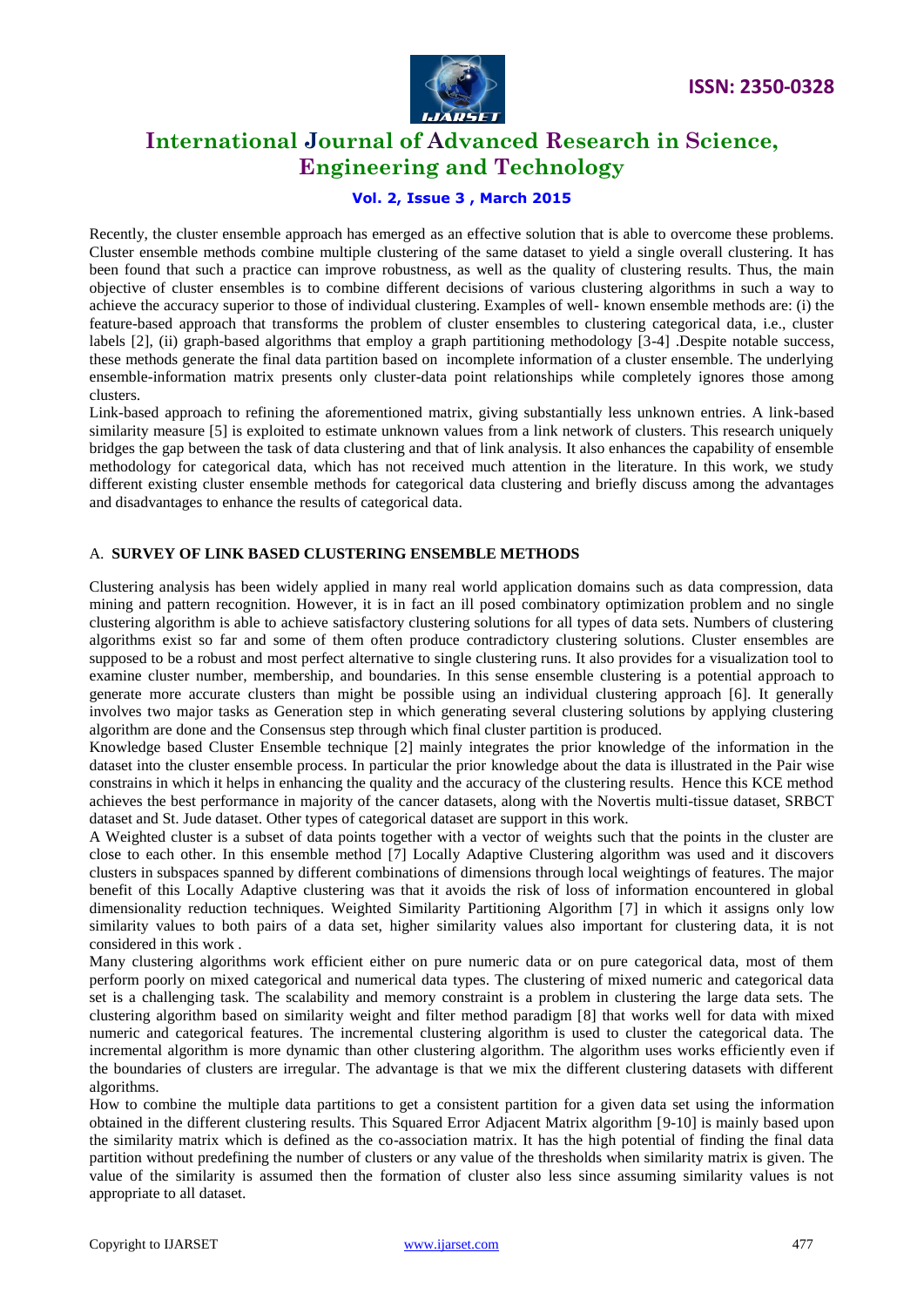

### **Vol. 2, Issue 3 , March 2015**

Cluster ensemble is a promising technique for improving the clustering results. An alternative to generate the cluster ensemble is to use different representations of the data and different similarity measures between objects. This way, it is produced a cluster ensemble conformed by heterogeneous partitions obtained with different point of views of the faced problem. This diversity enhances the cluster ensemble but, it restricts the combination process since it makes difficult the use of the original data.

S. Vega-Pons et al [11] proposes a unified representation of the objects taking into account the whole information in the cluster ensemble. This representation allows working with the original data of the problem regardless of the used generation mechanism. Also, this new representation is embedded in the WKF algorithm making a more robust cluster ensemble method. The main goal of the construction of the matrix WC is for obtaining a new representation of the objects that allows using the WKF method without any constraint in the generation step. This algorithm work well to discrete attributes and it doesn't support for categorical data clustering, it reduces the accuracy of the cluster ensemble data.

Hybrid Fuzzy Ensemble method is mainly proposed for enhancing the performance and quality of the tumor clustering from bio-molecular dataset. Here fuzzy theory is implemented into the cluster ensemble paradigm in order to accurately denote the samples corresponding to different types of cancer data. Fuzzy theory is mainly used to generate the fuzzy matrices in the ensemble. HFCE-I method [12] uses the Affinity Propagation (AP) algorithm to extract the base clustering results on sample dimension of the dataset. This in turn exemplifies the fuzzy matrices in the ensemble which is based upon the fuzzy membership functions. Initially the base samples are randomized by the AP algorithm. Hybrid fuzzy cluster ensemble method is well suited for performing the tumor clustering from the cancer gene expression datasets. It produces best clustering results for cancer dataset only ,other types of dataset such 20 news group dataset ,mushroom dataset , intrusion detection dataset identification of clusters data points becomes more complex and less clustering results .

Scalability and memory constraint is the challenging problem in clustering large data set. The new incremental algorithm [13] is used to cluster the categorical data. Incremental algorithm finds clusters in less computation time. Categorical data is the one which cannot be ordered and with limited domains. In general the incremental algorithms generate large number of clusters; naturally the purity is also more, whereas the proposed measures generate less number of clusters with high purity. The major issue of this work is only applied to single clustering methods the entire data is given as input to process and clustering ensemble is not performed in this work ,when compare to normal clustering methods clustering ensemble produces best clustering results .The accuracy of the clustering is less than the ensemble methods.

Projective clustering aims to discover clusters which correspond to subsets of the input data and have different (possibly overlapping) dimensional subspaces associated to them. Francesco Gullo et al [14] problem of projective clustering ensembles (PCE) is addressed for the first time. The objective is to define methods for clustering ensembles that are able to deal with ensembles of projective clustering solutions and provide a projective consensus partition. In particular, focus on ensembles composed by axis-aligned projective clustering solutions The projective consensus partition to be discovered is computed as a solution of an optimization problem formulated by exploiting information available from the input ensemble. Clustering similarity measurements is not performed in this work, so the clustering results are measured correctly, the efficiency of the clustering results degrades and more time complexity.

Application of ensembles to co-clustering, the problem of simultaneously clustering the rows and columns of a data matrix into row and column-clusters to achieve homogeneity in the blocks in the induced partition of the data matrix. Co-clustering has emerged as an important technique for mining contingency data matrices. However, almost all existing co-clustering algorithms are hard partitioning, assigning each row and column of the data matrix to one cluster. Recently a Bayesian co-clustering approach has been proposed which allows a probability distribution membership in row and column clusters. The approach uses variational inference for parameter estimation.

Pu Wang et al [15] proposed a nonparametric Bayesian approach to co-clustering ensembles is presented. Similar to clustering ensembles, co-clustering ensembles combine various base co-clustering results to obtain a more robust consensus co-clustering. To avoid pre-specifying the number of co-clusters, specify independent Dirichlet process priors for the row and column clusters. Thus, the numbers of row and column-clusters are unbounded a priori; the actual numbers of clusters can be learned a posteriori from observations. Next, to model non-independence of row- and column-clusters, we employ a Mondrian Process as a prior distribution over partitions of the data matrix.

(1) Dirichlet process-based co-clustering ensemble model (DPCCE), which assumes independent Dirichlet process mixture priors for rows and columns;

(2) A Mondrian process-based co-clustering ensemble model (MPCCE) that places a Mondrian process prior over the matrix partitions. For both the DPCCE and the MPCEE, the number of blocks is not fixed a priori, but is open-ended and inferred from the data.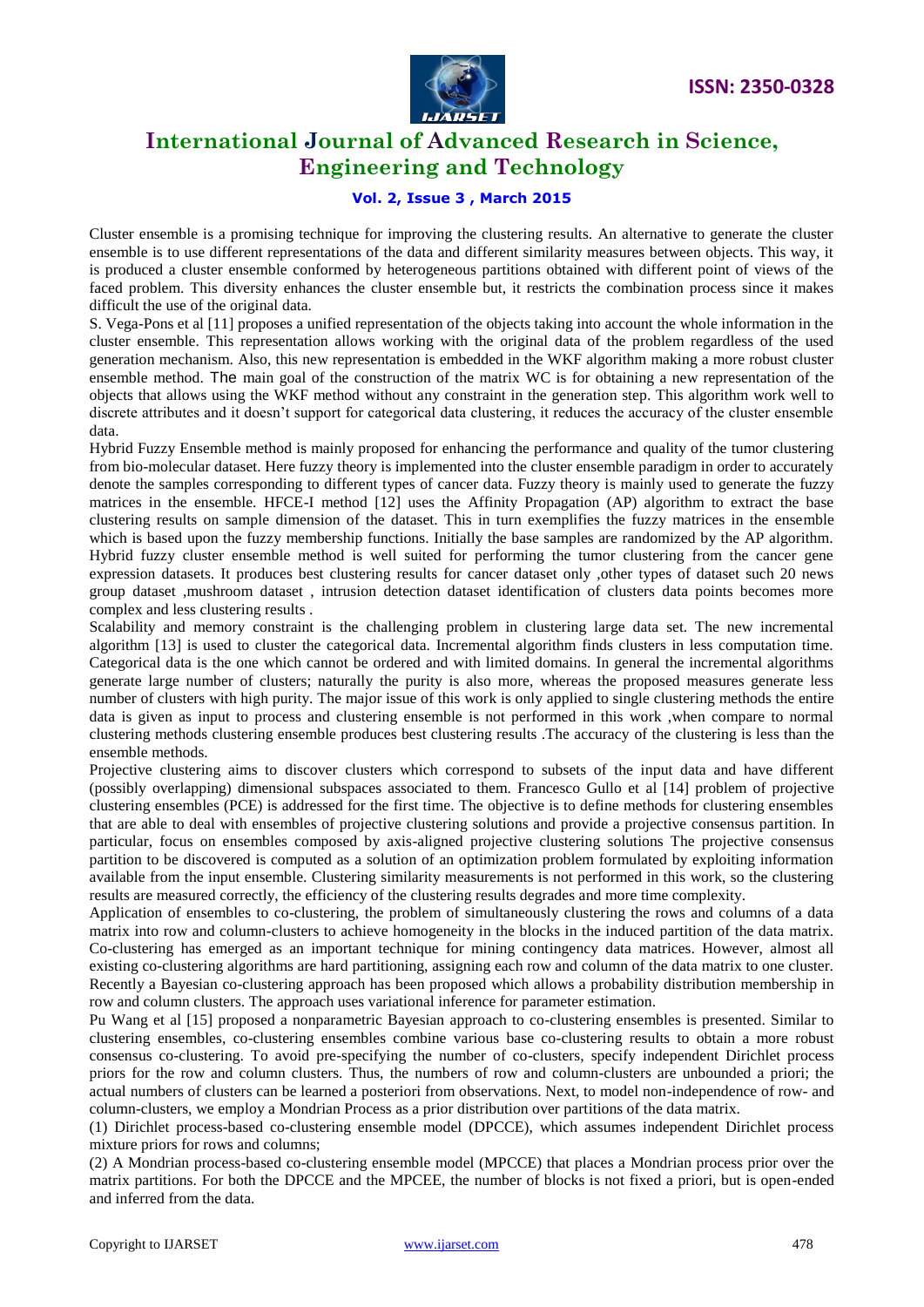

#### **Vol. 2, Issue 3 , March 2015**

P. Wang et al [16] extends the BCC model and proposes a collapsed Gibbs sampling and a collapsed variational Bayesian algorithm for it. Smooth the BCC model, by introducing priors for the entry value distributions given rowand column-clusters. Latent Dirichlet Bayesian Co-Clustering (LDCC), since it assumes Dirichlet priors for row- and column-clusters, which are unobserved in the data contingency matrix. The collapsed Gibbs sampling and collapsed variational Bayesian algorithms we propose can learn more accurate likelihood functions than the standard variational Bayesian algorithm.

Gibbs sampling leads to unbiased estimators, it also has some drawbacks: one needs to assess convergence of the Markov chain and to have some idea of mixing times to estimate the number of samples to collect, and to identify coherent topics across multiple samples. In practice, one often ignores these issues and collects as many samples as is computationally feasible, while the question of topic identification is often sidestepped by using just one sample. Hence, there still is a need for more efficient, accurate and deterministic inference procedures. Improvement of the multiobjective cluster ensemble algorithm which is expressed as IMOCLE [17] was proposed. This method mainly shows the superiority of the other techniques and the capability of finding the optimum number of clusters and accuracy. Optimum number of clusters only founds, how weak cluster are converted into best cluster still becomes major issue.

Adjusted Rand Index [18] was proposed between similarity matrix and cluster partition to measure the consistency between the different set of clustering results and their associated consensus matrix in a cluster ensemble. It formulation of two new measures, ARImp and ARImm, which allow the effective comparison between clustering solutions and consensus matrices, and that between consensus matrices respectively Desirable properties of ARI are preserved in the two new measures. This measure is highly meaningful in analysing the cluster performance without the underlying labels rather than with few similarity matrices between the partitions. The results of clustering are not measured accurately.

#### **II. INFERENCE FROM EXISTING SOLUTION**

The main disadvantage of clustering ensemble methods for categorical data clustering is discussed below:

- KCE method achieves the best performance in majority of the cancer datasets, along with the Novert is multitissue dataset, SRBCT dataset and St. Jude dataset. Other types of categorical dataset are support in this work
- Squared Error Adjacent Matrix ,value of the similarity is assumed then the formation of cluster also less since assuming similarity values is not appropriate to all dataset.
- Projective clustering ensembles (PCE) Clustering similarity measurements is not performed in this work, so the clustering results are measured correctly, the efficiency of the clustering results degrades and more time complexity
- Gibbs sampling leads to unbiased estimators, it also has some drawbacks: one needs to assess convergence of the Markov chain and to have some idea of mixing times to estimate the number of samples to collect, and to identify coherent topics across multiple samples.
- Hybrid Fuzzy Ensemble best clustering results for cancer dataset only ,other types of dataset such 20 news group dataset ,mushroom dataset , intrusion detection dataset identification of clusters data points becomes more complex and less clustering results .
- Adjusted Rand Index measure is highly meaningful in analyzing the cluster performance without the underlying labels rather than with few similarity matrices only between the partitions. Duplicate data needs to reduce the cluster result or irrelevant data present in the system.
- The random selection of starting centers in this algorithm may lead to different clustering results and falling into less clustering results.

#### **III.SOLUTION TO OVERCOME THESE ISSUES**

The cluster ensemble results are measured using link based similarity measure for cluster ensemble methods, instead of random selection of cluster centroid values automatically select centroid values , clustering similarity measure part also need to improve using other similarity measurements. The main objective of cluster ensembles is to combine different clustering decisions in such a way as to achieve accuracy superior to that of any individual clustering.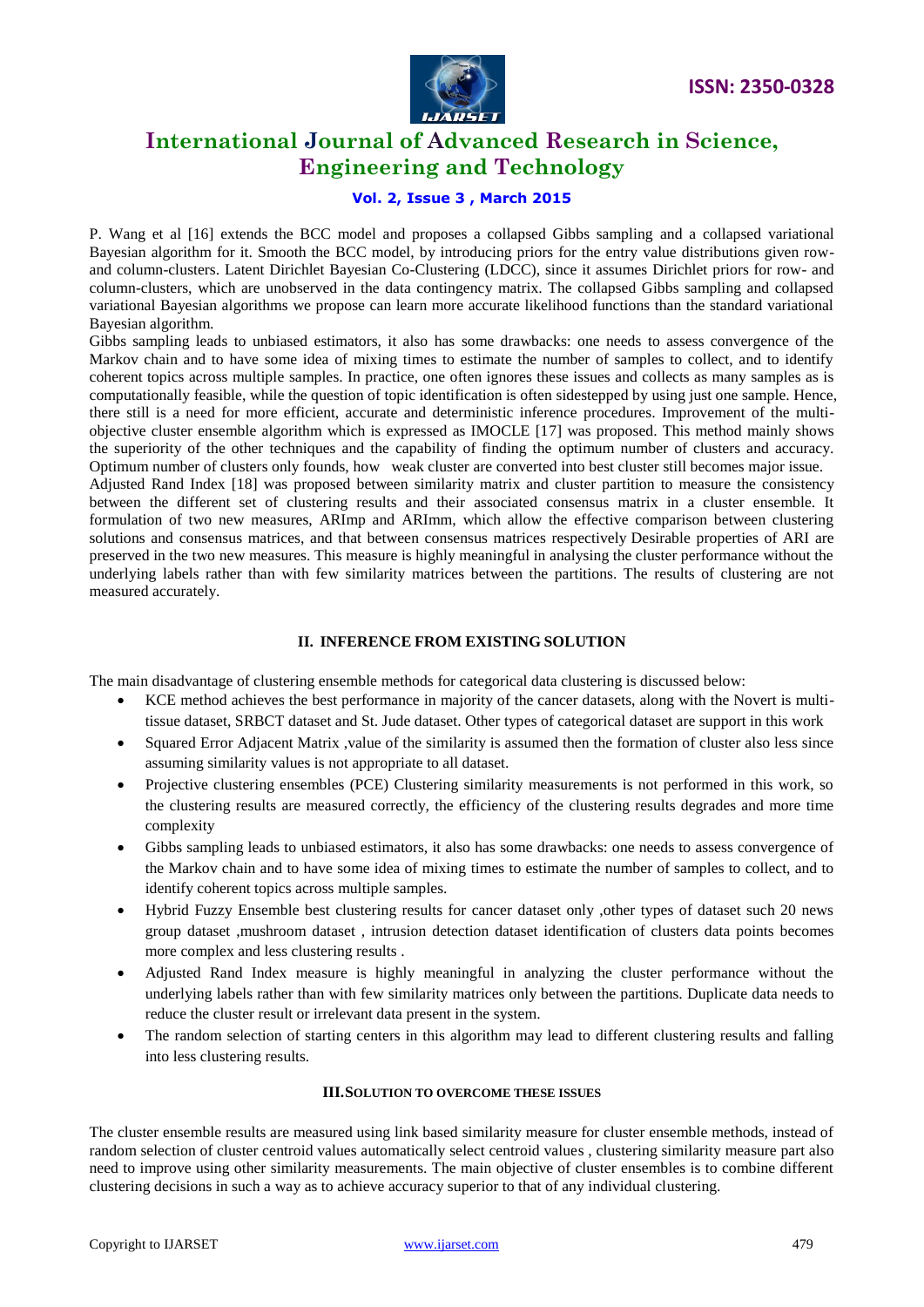

#### **Vol. 2, Issue 3 , March 2015**

Sometimes an image may contain text embedded on to it. Detecting and recognizing these characters can be very important, and removing these is important in the context of removing indirect advertisements, and for aesthetic reasons.

#### **IV.EXPERIMENTAL RESULTS**

Evaluation of the proposed link based method (LCE), using a variety of validity indices and real data sets. The quality of data partitions generated by this technique is assessed against those created by different categorical data clustering algorithms and cluster ensemble techniques. In order to evaluate the quality of cluster ensemble methods previously identified, they are empirically compared, using the settings of cluster ensembles exhibited below. . Five types of cluster ensembles are investigated in this evaluation: Type-I, Type-II (Fixed-k), Type-II (Random-k), Type-III (Fixedk), and Type-III (Random- k). The k-modes clustering algorithm is specifically used to generate the base clustering's with clustering methods such as Link-Based Cluster Ensemble(LCE) , Similarity matrix (*CO*) with single linkage ( CO+SL), Similarity matrix (*CO*) with average linkage (CO+AL), Cluster-based Similarity Partitioning Algorithm (CSPA), Hyper-Graph Partitioning Algorithm (HGPA) and proposed optimization based clustering methods . Table 3 illustrates for each method the frequencies of significant better (B) performance, which are categorized in accordance with the evaluation indices Normalized Mutual Information (NMI), Adjusted Rand (AR) and Classification Accuracy (CA) .The results shown in this table indicate the superior effectiveness of the proposed link based methods, as compared to other clustering techniques included in this experiment .

| <b>Ensemble</b>           | <b>Methods</b> | <b>Classification</b> | <b>Normalized</b>  | <b>Adjusted</b> |
|---------------------------|----------------|-----------------------|--------------------|-----------------|
| type                      |                | accuracy(CA)          | <b>Mutual</b>      | Rand            |
|                           |                |                       | <b>Information</b> | (AR)            |
|                           |                |                       | (NMI)              |                 |
| $\mathbf{I}$              | Optimized      | 187                   | 146                | 164             |
|                           | LCE            |                       |                    |                 |
|                           | LCE            | 170                   | 137                | 149             |
|                           | $CO + SL$      | 34                    | 81                 | 47              |
|                           | $CO+AL$        | 72                    | 114                | 84              |
|                           | <b>CSPA</b>    | 105                   | 132                | 109             |
|                           | <b>HGPA</b>    | 21                    | 19                 | 24              |
| $\overline{\mathbf{H}}$ – | Optimized      | 225                   | 228                | 212             |
| <b>Fixed K</b>            | LCE            |                       |                    |                 |
|                           | LCE            | 208                   | 204                | 201             |
|                           | $CO + SL$      | 26                    | $\overline{37}$    | $\overline{28}$ |
|                           | $CO+AL$        | 131                   | 134                | 134             |
|                           | <b>CSPA</b>    | 86                    | 68                 | 82              |
|                           | <b>HGPA</b>    | 64                    | 93                 | 93              |
| $II -$                    | Optimized      | 235                   | 214                | 219             |
| Random                    | <b>LCE</b>     |                       |                    |                 |
| $\mathbf K$               | <b>LCE</b>     | 209                   | 203                | 201             |
|                           | $CO + SL$      | 17                    | 38                 | 28              |
|                           | $CO+AL$        | 97                    | 94                 | 117             |
|                           | <b>CSPA</b>    | 76                    | 47                 | 51              |
|                           | <b>HGPA</b>    | 67                    | 41                 | 49              |
| III-Fixed                 | Optimized      | 219                   | 203                | 197             |
| $\mathbf K$               | LCE            |                       |                    |                 |
|                           | LCE            | 197                   | 191                | 182             |
|                           | $CO + SL$      | $\overline{17}$       | 37                 | $\overline{32}$ |
|                           | $CO+AL$        | 115                   | 119                | 139             |
|                           | <b>CSPA</b>    | 73                    | 53                 | 61              |
|                           | <b>HGPA</b>    | 71                    | 56                 | 65              |
| $III -$                   | Optimized      | 227                   | 206                | 196             |

#### **Table 1: Pairwise Performance Comparison among Examined Clustering Methods**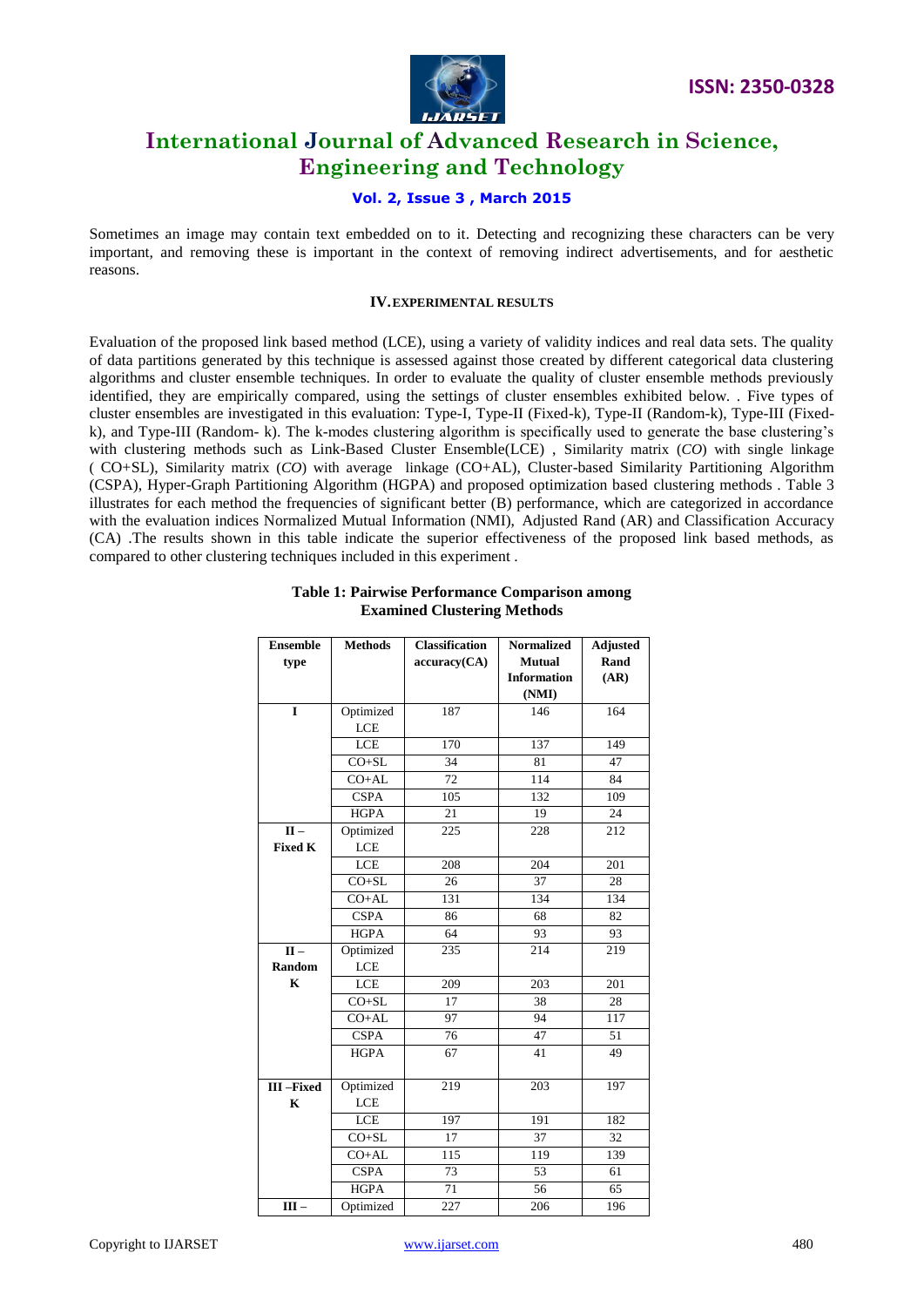



| <b>Random</b> | LCE         |     |     |     |
|---------------|-------------|-----|-----|-----|
| K             | LCE         | 203 | 191 | 181 |
|               | $CO+SL$     |     | 34  | 32  |
|               | $CO+AL$     |     |     | 103 |
|               | <b>CSPA</b> | 52  | 36  |     |
|               | <b>HGPA</b> |     |     | 63  |

#### **Vol. 2, Issue 3 , March 2015**

The parameter analysis aims to provide a practical means by which users can make the best use of the link-based framework. Essentially, the performance of the resulting technique is dependent on the decay factor (i.e.,  $DC \in [0, 1]$ , which is used in estimating the similarity among clusters. The varied the value of this parameter from 0.1 through 0.9, in steps of 0.1, and obtained the results in Fig. 1,2,3,4 and ,5 . Note that the presented results are obtained with the ensemble size (M) of 10. The figure clearly shows that the results of optimized LCE are robust across different ensemble types, and do not depend strongly on any particular value of DC. This makes it easy for users to obtain highquality, reliable results, with the best outcomes being obtained with values of DC between 0.7 and 0.9. The relations between  $DC \in \{0.1, 0.2, ..., 0.9\}$ , and the performance of the optimized LCE models (the averages across all validity indices and six data sets), whose values are presented in X-axis and Y-axis.



Fig.1. Ensemble Type I



Fig. 2. Ensemble Type II-Fixed-k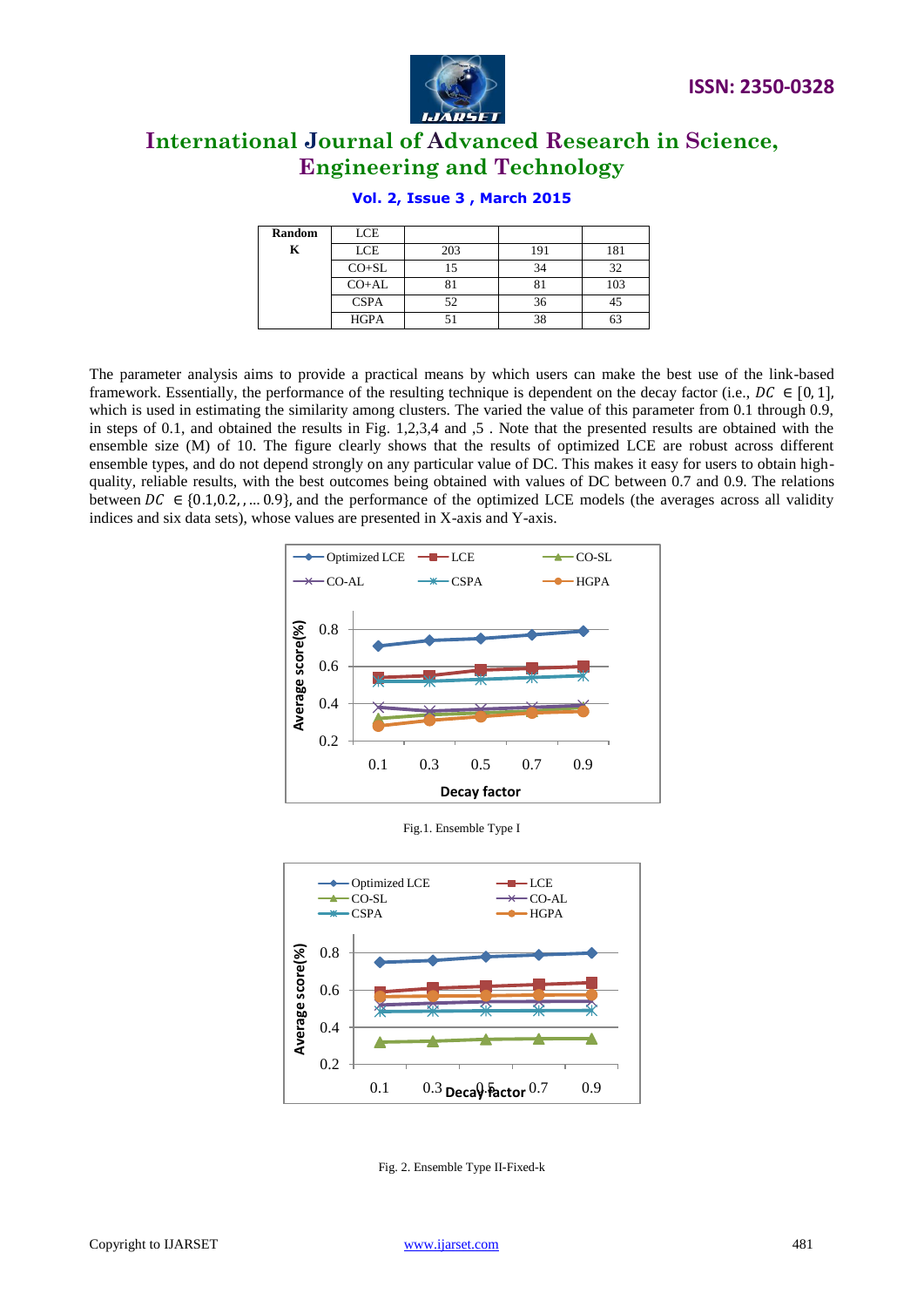



### **Vol. 2, Issue 3 , March 2015**

Fig.3. Ensemble Type II-Random –k



Fig.4. Ensemble Type III-Fixed-k



Fig.5. Ensemble Type III-Random-k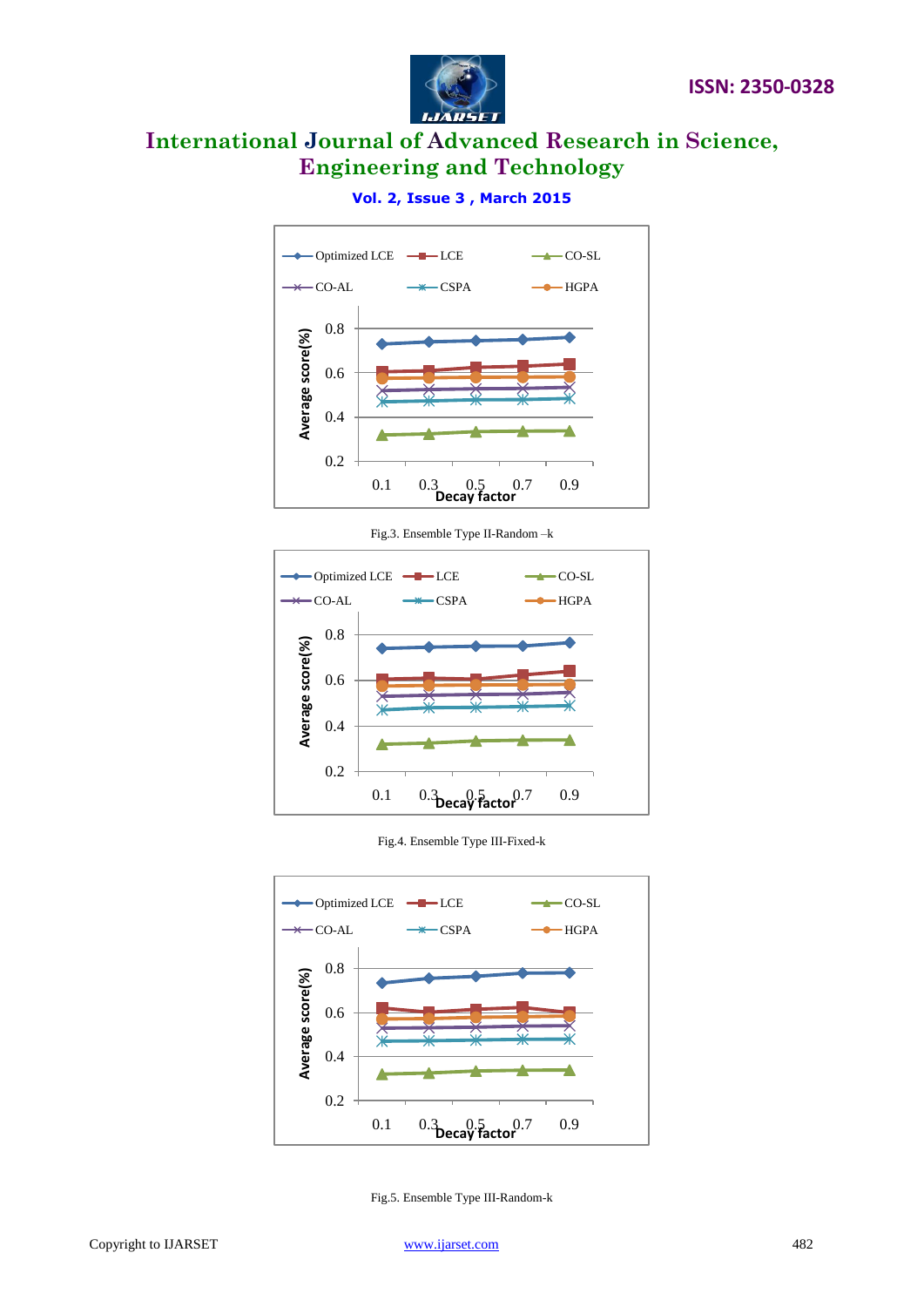



#### **Vol. 2, Issue 3 , March 2015**

Performance of different cluster ensemble methods in accordance with ensemble size ( $M \in (10, 20, \ldots, 100)$ ), as the averages of validity measures (CA, NMI, and AR) shown in figure 6 ,7 ,8 and 9 .It shows that proposed optimized LCE have better results than existing methods .



Fig. 6.Ensemble Type II-Fixed-k



Fig.7. Ensemble Type II-Random –k



Fig.8. Ensemble Type III-Fixed-k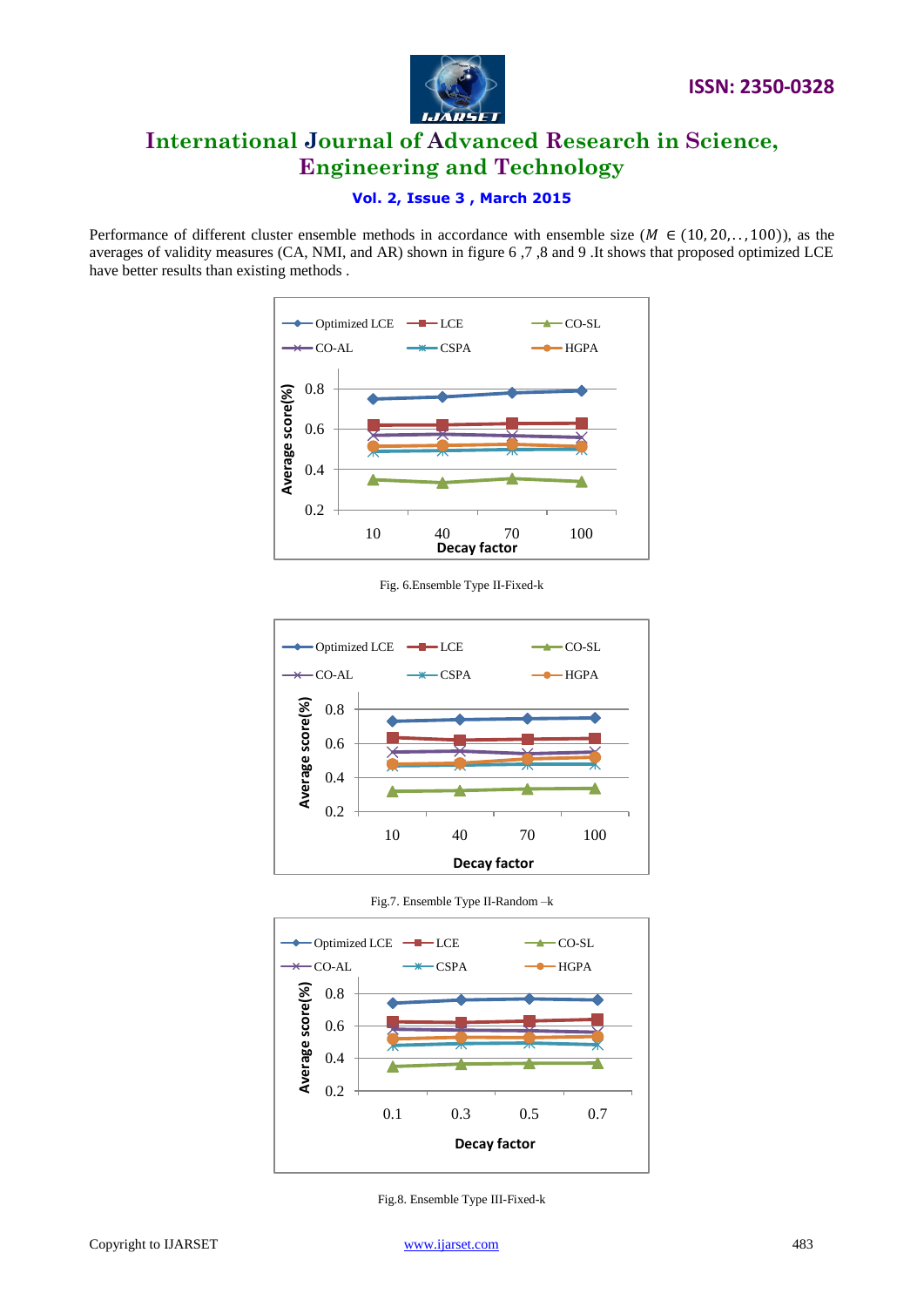



#### **Vol. 2, Issue 3 , March 2015**

Fig. 9. Ensemble Type III-Random-k

#### **V. CONCLUSION AND FUTURE WORK**

Clustering ensembles have emerged as a prominent method for improving robustness, stability and accuracy of unsupervised classification solutions. There are several challenges for clustering ensemble that one of the major problems in clustering ensembles is the consensus function .Consequently this proportional study reveals some of the different categorical cluster ensemble approaches including their similarity measurements functions along with the average accuracy and error rates of each technique with comparative table denotes differential analysis and limitations of the diverse ensemble methods along with the graphical representation of the accuracy levels of different types of cluster ensembles are investigated in this evaluation: Type-I, Type-II (Fixed-k), Type-II (Random-k), Type-III (Fixedk), and Type-III (Random- k). The comparison result proves that the many of the proposed works in cluster ensemble technique faces accuracy problem on different real world and artificial datasets. Compared accuracy on different datasets in previous techniques LCE, CO+SL, CO+AL, CSPA, Hyper-Graph Partitioning Algorithm HGPA and proposed optimization based LCE. This investigation makes better understanding for the readers and also hopes to be more useful for the society of clustering researchers to perform efficient clustering ensemble methods. Generally, most of the clustering ensembles techniques need to improve their accuracy, therefore improving of accuracy can be an important research in future by using different similarity metrics and clustering methods.

#### **REFERENCES**

- [1] Nguyen N, Caruana R, "Consensus Clusterings" , In Proceedings of IEEE International Conference on Data Mining, pp. 607-612. IEEE Computer Society, Washington, DC,2007.
- [2] Domeniconi C, Al-Razgan M , "Weighted Cluster Ensembles: Methods and Analysis", ACM Transactions on Knowledge Discovery from Data, Vol.2,No.4, pp.1-40,2009.
- [3] Iam-on N, Boongoen T, Garrett S, "LCE: A Link-Based Cluster Ensemble Method for Improved Gene Expression Data Analysis", Bioinformatics, Vol.26,No.12, pp.1513-1519,2010.
- [4] T. Boongoen, Q. Shen, and C. Price, "Disclosing False Identity through Hybrid Link Analysis," Artificial Intelligence and Law, Vol. 18, No. 1, pp. 77-102, 2010.
- [5] Harun Pirim, Dilip Gautam, Tanmay , Bhowmik, Andy D. Perkins, Burak Ekşioglu, & Ahmet Alkan,. "Performance of an ensemble clustering algorithm on biological datasets". Mathematical and Computational Applications, Vol. 16, No. 1, pp. 87-96 2011.
- [6] Zhiwen Yu, Hau-San Wongb, Jane You, Qinmin Yang, and Hongying Liao, " Knowledge based Cluster Ensemble for Cancer Discovery From Biomolecular Data", IEEE Transactions on Nanobioscience, Vol.10, No. 2, pp.76-85, 2011.
- [7] Srinivasulu Asadi , Ch. D.V. Subba Rao , C. Kishore and Shreyash Raju, "Clustering the Mixed Numerical and Categorical Datasets Using Similarity Weight and Filter Method", VSRD-IJCSIT, Vol. 2 ,No.5, pp.1-2, 2012.
- [8] Yang Lili, Yu Jian, & JIA Caiyan, "A New method for Cluster Ensembles", Programs Foundation of Ministry of Education of China.2013.
- [9] S. Vega-Pons, J. Ruiz-Shulcloper, Clustering ensemble method for hetero- geneous partitions, in: E. Bayro-Corrochano, J.-O. Eklundh (Eds.), CIARP 2009, 5856, Lecture Notes in Computer Science, pp. 481–488,2009.
- [10] Sarumathi S, Shanthi N, Sharmila M, " A Comparative Analysis of Different Categorical Data Clustering Ensemble Methods in Data Mining" , International Journal of Computer Applications, Vol. 81, No.4 , pp.46-56, 2013.
- [11] Zhiwen Yu, Hantao Chen Jane You, Guoqiang Han Le Li ," Hybrid Fuzzy Cluster Ensemble Framework for Tumor Clustering from Biomolecular Data" ,IEEE Transactions on computational biology and bioinformatics , Vol.10 , No.3 ,pp. 657-670, 2013.